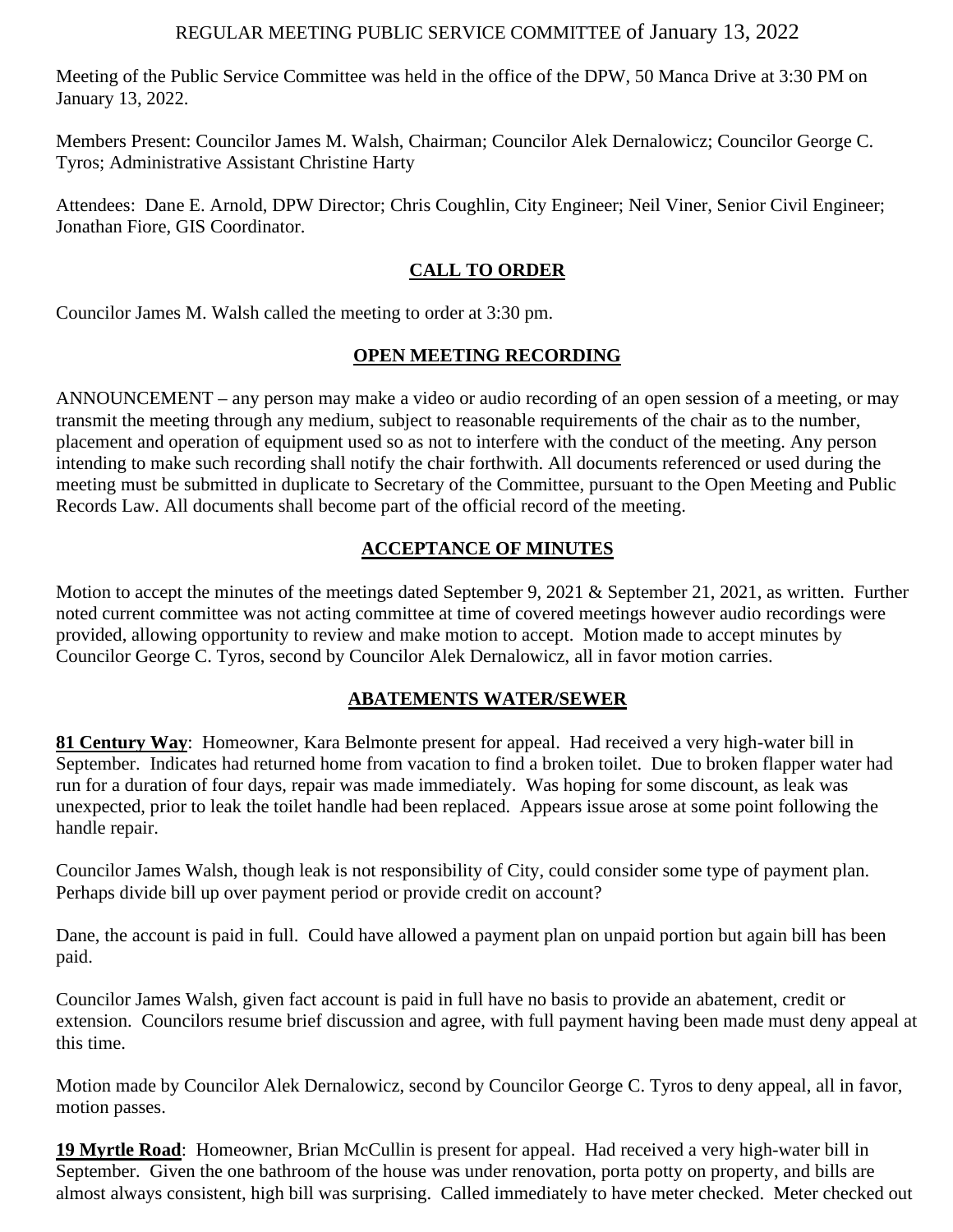fine. Later found contractor doing bathroom construction had utilized the outside spicket for cleaning of tools, etc. During that same period concrete walkway was removed and new area of grass planted, contributing to increase in water use outside. Would like to request abatement on sewer portion of bill.

Councilor James Walsh, States increase in water charges due to contractor using spicket as well as planting of grass. Would consider crediting account based on average use of water in prior quarters.

Councilors resume brief discussion and agree abatement of \$285.00 on sewer portion of September bill is fair credit to provide for appeal. Motion made by Councilor Alek Dernalowicz, second by Councilor George C. Tyros to abate sewer charges on September 2021 billing by \$285.00.

**10 Robillard Street**: Homeowner, Denise Santiago, contacted by phone to attend meeting for appeal. Was unable to attend today's meeting. Requested to be placed on next scheduled meeting for opportunity to appeal.

Councilors resume brief discussion, agree to allow owner of 10 Robillard opportunity to attend next scheduled meeting for appeal of water/sewer bill. Motion made by Councilor George C. Tyros, second by Councilor Alek Dernalowicz to extend appeal opportunity to next scheduled meeting.

Brief introduction of employees, Neil Viner, and Jonathan Fiore to Public Service Committee.

### **POLE PETITION**

A petition by National Grid to install 1 Single Owned Pole on Church Street beginning at a point approximately 255' feet west of the centerline of the intersection of Marquette Street and Church Street and continuing approximately 20 feet in a north direction. Install 40'C2, Pole 9 to provide power to 116 Church Street

Committee has invited National Grid employee to attend meeting and discuss petition of pole. Location of pole petition is discussed, details of pole provided by employee. Motion made to approve pole petition. Motion made by Councilor Alek Dernalowicz second by Councilor George C. Tyros, all in favor motion carries.

### **REPORTS FROM DEPARTMENT HEADS**

Dane Arnold: Hands out couple pieces of information. First provides attendees a paving list. Provides Committee brief indication of how much money is set aside for paving. States the list provided is broken down as follows: first, City streets are rated based on conditions and second, list is then prioritized based on main routes, such as main roads to hospitals, schools, etc.

> Councilor James Walsh, Mayor had indicated a plan to put together a priority list for sidewalks? Dane, yes! when the snow clears the plan is to go out and put sidewalk list together. Then to cross reference the street list and sidewalk list to determine final paving list with conditions and prioritizing combined.

Councilor James Walsh, many are walking these days, in addition a new school is coming.

Dane, would like to offer to all members the opportunity to go out together or individually to tour the water and wastewater facilities.

Currently we are 70-80% done with phase II of the water project. Main lines are in, contractor will be back out come March/April to complete service connections and tie in mains not completed prior to winter. There is approximately 800 thousand dollars remaining of this 11-million-dollar project to use for paving of the streets within the water project. We will need to go in front of Council to request additional funds to pave streets added onto project in the change order portion. Change order allowed for additional water lines needing replacement but not the funds to pave those streets added.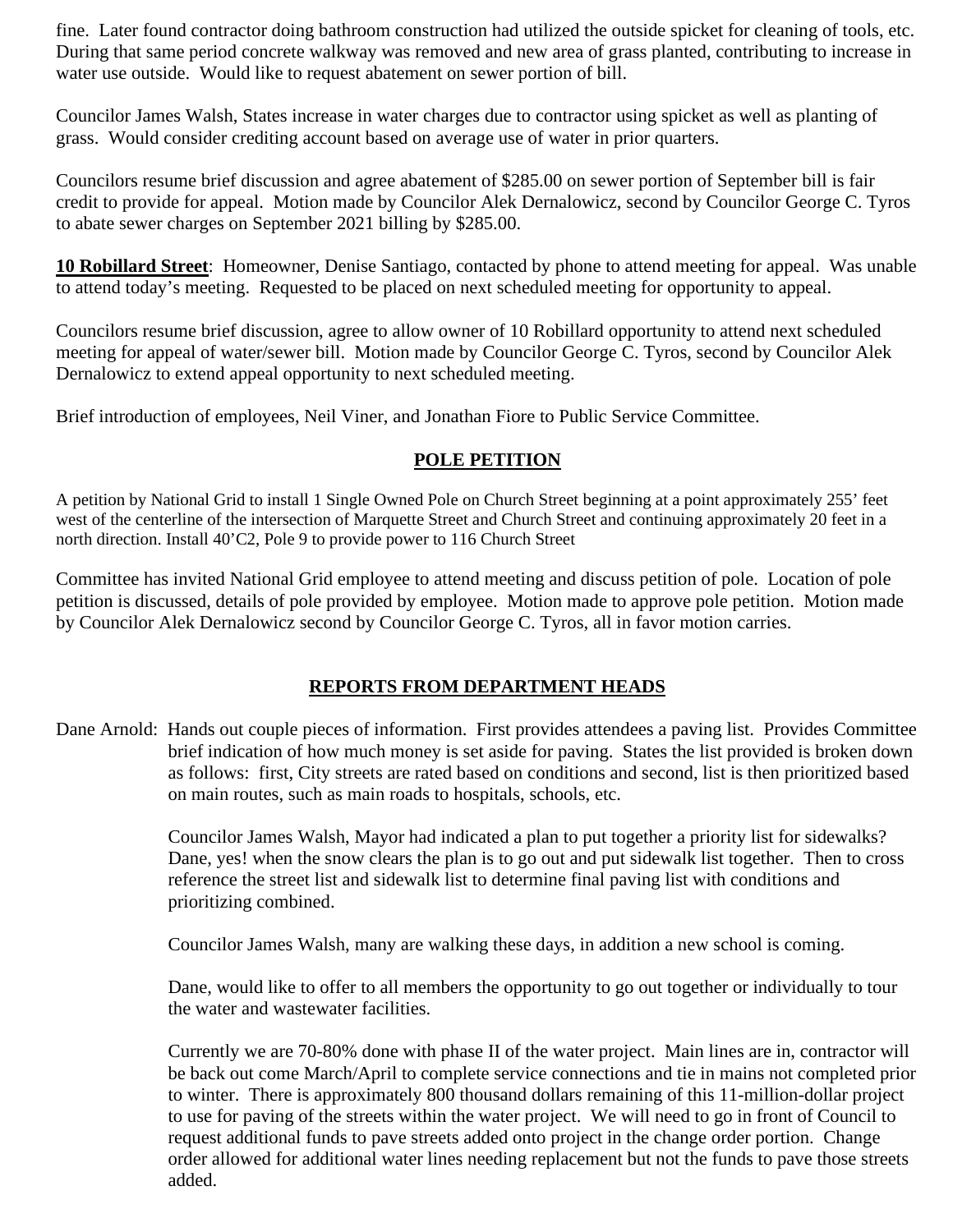All water meters within the City are needing to be replaced. They were last replaced between 1999 and 2002. This will cost approximately a million and a half to two million to complete.

We just completed painting the exterior of the elevated storage tank on Route 140. The interior of the tank, built in or around 1988, is wearing down and in need of repair. We are currently working on a plan to drain it down, keep system pressurized, and get in it to clean and coat.

On Reservoir Hill we have (2) 2-million-gallon concrete tanks that have been recoated. Beside them is a pumpstation which pumps from those concrete tanks to the elevated storage tank on 140. The pumpstation is approximately30 years old, needs to be rehabbed, nearing end of its useful life. One-to-two-million-dollar project.

Over the summer we had a water main break with a series of compounding unfortunate events that went wrong. There is a transmission line running from Crystal Lake to James Street feeding the elevated storage tank. There are sections of this line dated from the 1880's and 1970's. Looking to replace the old transmission line, in design phase. One and half million-dollar project.

Possibility of an infrastructure grant or loan coming soon. We are currently in design phase now of replacing 30,000 feet of water mains should this infrastructure money come.

At Wastewater Treatment Facility had taken out 14-million-dollar loan in 2014, upgraded headworks, and just recently finished the dewatering part of the project. Loan is paid, closed, came in under budget at around 11 million. Will now need to do some concrete work on the tanks. They are from the 1980's, will need to be drained, recoated and all metal mechanisms replaced. Approximately a 5-million-dollar project.

Lastly, regarding the sludge landfill, there is approximately 2-4 years left of space. Completed studies regarding most cost effective, hauling, etc. Have found the most cost-effective option is to expand. Looking to be about 2024 when constructing would begin and would buy the City another approximate 17 years for storage of our sludge.

Regarding tip list projects, we currently have the following: Pearson Boulevard, uptown rotary, section of 140 City owned, and a pedestrian bridge at the rail trail.

Will be submitting the DPW budget to the Mayor by the end of the month. This will include current DPW needs. One need is a new salt shed. The current shed was built in early to late 90's and in bad shape, falling. Would like to get a large canvas dome shaped salt shed and place it across the street from DPW building utilizing property we own there.

Our second need is to build a sign room. About 12-15 years ago we started a sign dept. This department has grown significantly, creating signs for various events, City Depts., streets, etc.

Councilor James Walsh, will this new salt shed require special permitting?

Chris Coughlin, yes, will have to go through DEP with their notice of intent process with regards to stormwater and site prospective. However, we will not require a building permit for the shed.

- Chris Coughlin: Would like to add one more project. Recently received a grant from the state to fund the design of the Wayside Dam. This is currently underway. Hopefully in 18 months will be applying for the same grant for the construction of this project.
- Councilor Alek Dernalowicz: Will new meters be read by employees from vehicles and will monthly bills be a possibility?

Dane, yes, readings will be taken from vehicles via radio reader and the hope is to move forward